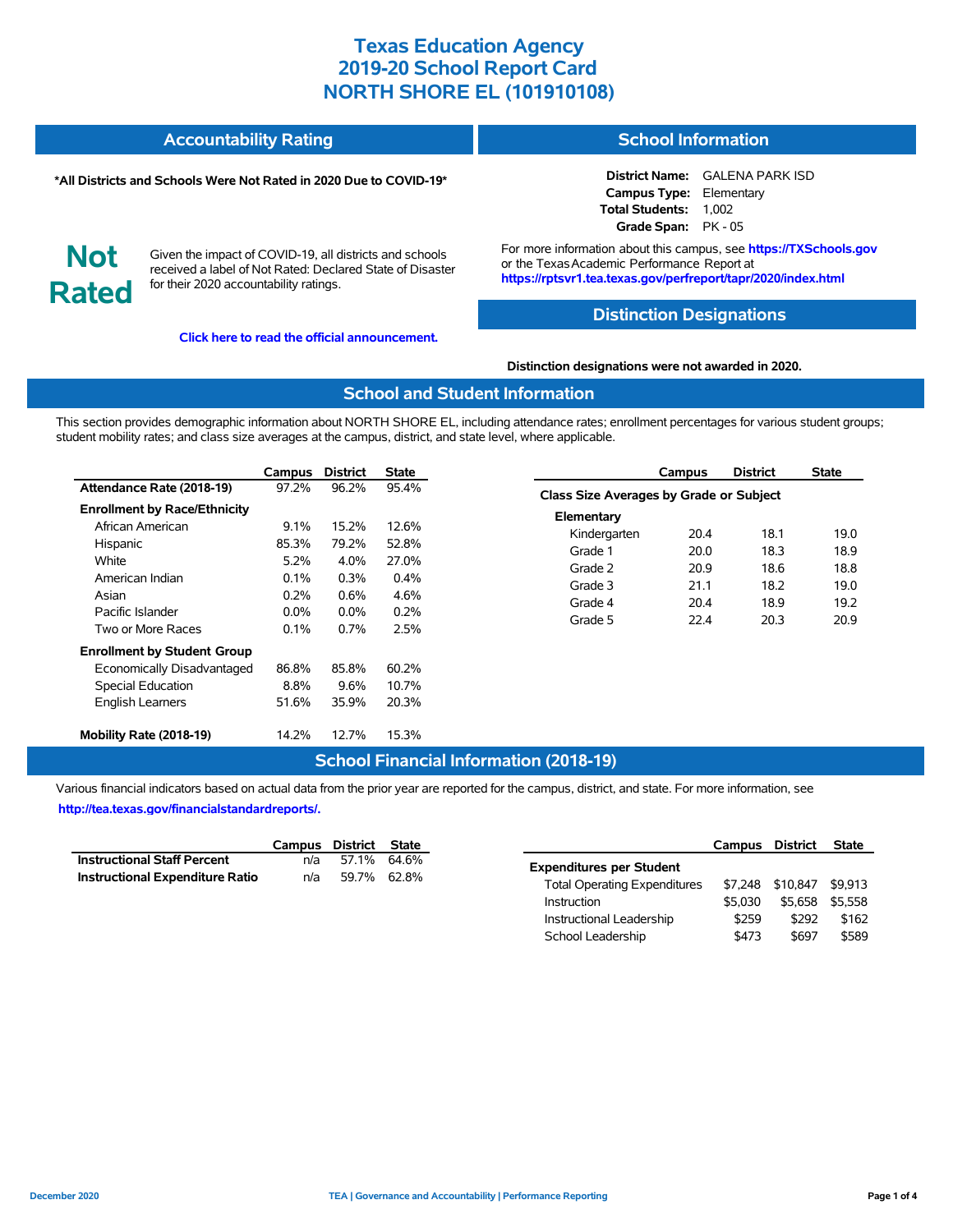#### **STAAR Outcomes**

This section provides STAAR performance and Academic Growth outcomes. Academic Growth measures whether students are maintaining performance or improving from year to year. **Please note that due to the cancellation of spring 2020 State of Texas Assessments of Academic Readiness (STAAR) due to the COVID-19 pandemic, the performance of this year's report is not updated.**

|                                                                                |      |              |     |     | <b>African</b>                    |     |               | American                 |        | <b>Pacific</b>           | More                                   | Econ   |
|--------------------------------------------------------------------------------|------|--------------|-----|-----|-----------------------------------|-----|---------------|--------------------------|--------|--------------------------|----------------------------------------|--------|
|                                                                                |      | <b>State</b> |     |     | District Campus American Hispanic |     | White         | Indian                   | Asian  | <b>Islander</b>          | Races                                  | Disadv |
| STAAR Performance Rates at Approaches Grade Level or Above (All Grades Tested) |      |              |     |     |                                   |     |               |                          |        |                          |                                        |        |
| All Subjects                                                                   | 2019 | 78%          | 78% | 77% | 72%                               | 78% | 63%           | $\ast$                   | $\ast$ |                          | 100%                                   | 76%    |
|                                                                                | 2018 | 77%          | 76% | 76% | 77%                               | 75% | 87%           | $\overline{\phantom{a}}$ |        | $\overline{a}$           | 67%                                    | 74%    |
| ELA/Reading                                                                    | 2019 | 75%          | 73% | 77% | 73%                               | 78% | 65%           | $\ast$                   | $\ast$ |                          | $\ast$                                 | 76%    |
|                                                                                | 2018 | 74%          | 72% | 74% | 75%                               | 73% | 89%           |                          |        |                          | $\ast$                                 | 72%    |
| Mathematics                                                                    | 2019 | 82%          | 84% | 82% | 73%                               | 84% | 70%           | $\ast$                   | *      |                          | $\ast$                                 | 80%    |
|                                                                                | 2018 | 81%          | 84% | 85% | 83%                               | 85% | 84%           |                          |        | $\overline{a}$           | $\ast$                                 | 84%    |
| Writing                                                                        | 2019 | 68%          | 67% | 71% | 64%                               | 73% | 63%           | L,                       |        |                          | $\overline{a}$                         | 71%    |
|                                                                                | 2018 | 66%          | 64% | 65% | 71%                               | 65% | $\ast$        |                          |        |                          | $\ast$                                 | 64%    |
| Science                                                                        | 2019 | 81%          | 82% | 71% | 77%                               | 71% |               | $\ast$                   | $\ast$ |                          | $\ast$                                 | 68%    |
|                                                                                | 2018 | 80%          | 80% | 64% | 69%                               | 61% | 100%          |                          |        |                          | $\ast$                                 | 62%    |
| STAAR Performance Rates at Meets Grade Level or Above (All Grades Tested)      |      |              |     |     |                                   |     |               |                          |        |                          |                                        |        |
| All Subjects                                                                   | 2019 | 50%          | 46% | 41% | 34%                               | 42% | 35%           | $\ast$                   | $\ast$ |                          | 20%                                    | 39%    |
|                                                                                | 2018 | 48%          | 44% | 44% | 45%                               | 44% | 54%           |                          |        | L,                       | 50%                                    | 42%    |
| ELA/Reading                                                                    | 2019 | 48%          | 41% | 39% | 36%                               | 39% | 35%           | $\ast$                   | $\ast$ | L,                       | $\ast$                                 | 36%    |
|                                                                                | 2018 | 46%          | 40% | 42% | 44%                               | 40% | 58%           |                          |        |                          | $\ast$                                 | 39%    |
| Mathematics                                                                    | 2019 | 52%          | 53% | 48% | 32%                               | 51% | 40%           | $\ast$                   | $\ast$ |                          | $\ast$                                 | 45%    |
|                                                                                | 2018 | 50%          | 50% | 54% | 55%                               | 53% | 58%           |                          |        | L,                       | $\ast$                                 | 52%    |
| Writing                                                                        | 2019 | 38%          | 33% | 26% | 21%                               | 27% | 25%           | $\overline{\phantom{a}}$ |        | $\overline{\phantom{a}}$ | $\overline{\phantom{a}}$               | 26%    |
|                                                                                | 2018 | 41%          | 37% | 37% | 43%                               | 37% | $\ast$        |                          |        |                          | $\ast$                                 | 35%    |
| Science                                                                        | 2019 | 54%          | 51% | 45% | 46%                               | 45% | $\ast$        | $\ast$                   | $\ast$ |                          | $\ast$                                 | 40%    |
|                                                                                | 2018 | 51%          | 45% | 31% | 19%                               | 31% | 50%           |                          |        |                          | $\ast$                                 | 27%    |
|                                                                                |      |              |     |     |                                   |     |               |                          |        |                          |                                        |        |
| STAAR Performance Rates at Masters Grade Level (All Grades Tested)             |      |              |     |     |                                   |     |               | $\ast$                   | $\ast$ |                          |                                        |        |
| All Subjects                                                                   | 2019 | 24%          | 18% | 20% | 11%                               | 21% | 12%           |                          |        | $\overline{a}$           | 20%                                    | 18%    |
|                                                                                | 2018 | 22%          | 16% | 19% | 20%                               | 19% | 17%           | $\ast$                   | $\ast$ | $\overline{a}$           | 33%<br>$\ast$                          | 17%    |
| ELA/Reading                                                                    | 2019 | 21%          | 14% | 17% | 11%                               | 18% | 10%           |                          |        | L,                       | $\ast$                                 | 15%    |
|                                                                                | 2018 | 19%          | 13% | 18% | 21%                               | 17% | 26%           | $\overline{a}$<br>$\ast$ | $\ast$ | L,                       | $\ast$                                 | 16%    |
| Mathematics                                                                    | 2019 | 26%          | 25% | 29% | 9%                                | 32% | 15%           |                          |        |                          | $\ast$                                 | 27%    |
|                                                                                | 2018 | 24%          | 21% | 25% | 26%                               | 25% | 11%           | L.                       |        |                          |                                        | 24%    |
| Writing                                                                        | 2019 | 14%          | 9%  | 6%  | 0%                                | 6%  | 13%<br>$\ast$ |                          |        |                          | $\qquad \qquad \blacksquare$<br>$\ast$ | 6%     |
|                                                                                | 2018 | 13%          | 9%  | 9%  | 14%                               | 9%  | $\ast$        | $\ast$                   | *      | $\overline{a}$           | $\ast$                                 | 8%     |
| Science                                                                        | 2019 | 25%          | 18% | 17% | 31%                               | 16% |               |                          |        | $\overline{\phantom{a}}$ | $\ast$                                 | 16%    |
|                                                                                | 2018 | 23%          | 15% | 13% | 6%                                | 14% | 17%           |                          |        | $\overline{a}$           |                                        | 10%    |
| <b>Academic Growth Score (All Grades Tested)</b>                               |      |              |     |     |                                   |     |               |                          |        |                          |                                        |        |
| <b>Both Subjects</b>                                                           | 2019 | 69           | 69  | 71  | 60                                | 73  | 63            | $\ast$                   | $\ast$ |                          | $\ast$                                 | 70     |
|                                                                                | 2018 | 69           | 69  | 78  | 68                                | 80  | 63            |                          |        |                          | $\ast$                                 | 78     |
| ELA/Reading                                                                    | 2019 | 68           | 66  | 65  | 57                                | 67  | 38            | $\ast$                   | $\ast$ |                          | $\ast$                                 | 63     |
|                                                                                | 2018 | 69           | 68  | 74  | 67                                | 75  | 75            |                          |        |                          | $\ast$                                 | 73     |
| <b>Mathematics</b>                                                             | 2019 | 70           | 72  | 77  | 63                                | 78  | 88            | $\ast$                   |        |                          | $\ast$                                 | 76     |
|                                                                                | 2018 | 70           | 71  | 82  | 70                                | 84  | 50            |                          |        |                          | $\ast$                                 | 81     |

? Indicates that the data for this item were statistically improbable or were reported outside a reasonable range.<br>- Indicates zero observations reported for this group.<br>\* Indicates results are masked due to small numbers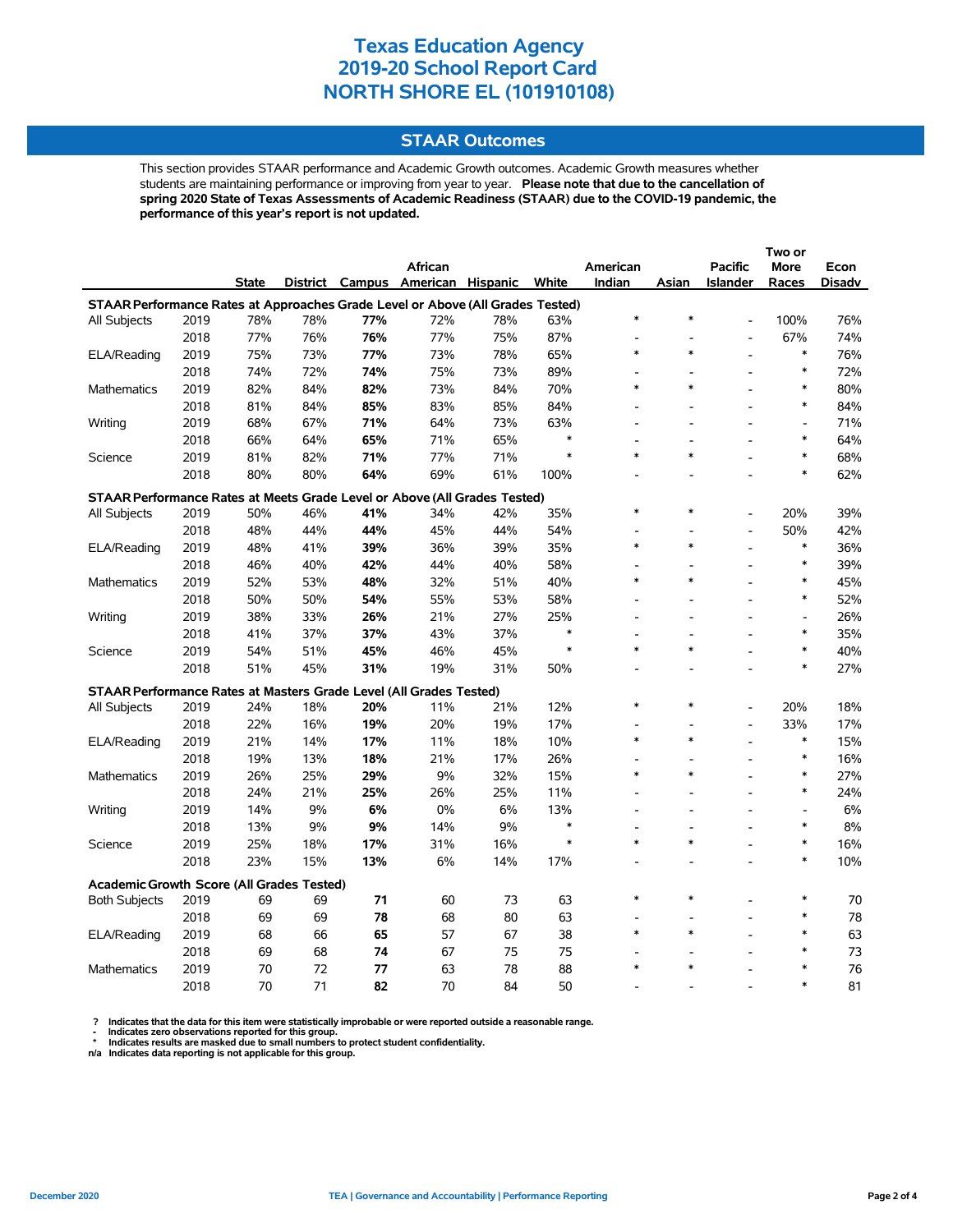## **Prior-Year Non-Proficient and Student Success Initiative STAAR Outcomes**

Progress of Prior-Year Non-Proficient Students shows STAAR performance rates for students who did not perform satisfactorily in 2017-18 but did in 2018-19. Student Success Initiative shows rates related to the requirement for students to demonstrate proficiency on the reading and mathematics STAAR in grades 5 and 8. **Please note that due to the cancellation of spring 2020 State of Texas Assessments of Academic Readiness (STAAR) due to the COVID-19 pandemic, this year's report is not updated.**

|                                                       |                                    |                                      |                                                   |                                                                       |                 |        | Two or   |        |                 |             |               |
|-------------------------------------------------------|------------------------------------|--------------------------------------|---------------------------------------------------|-----------------------------------------------------------------------|-----------------|--------|----------|--------|-----------------|-------------|---------------|
|                                                       |                                    |                                      |                                                   | African                                                               |                 |        | American |        | <b>Pacific</b>  | <b>More</b> | Econ          |
|                                                       | <b>State</b>                       | <b>District</b>                      | Campus                                            | American                                                              | <b>Hispanic</b> | White  | Indian   | Asian  | <b>Islander</b> | Races       | <b>Disadv</b> |
| <b>Progress of Prior-Year Non-Proficient Students</b> |                                    |                                      |                                                   |                                                                       |                 |        |          |        |                 |             |               |
|                                                       | Sum of Grades 4-8                  |                                      |                                                   |                                                                       |                 |        |          |        |                 |             |               |
| Reading                                               |                                    |                                      |                                                   |                                                                       |                 |        |          |        |                 |             |               |
| 2019                                                  | 41%                                | 42%                                  | 47%                                               | 50%                                                                   | 48%             | ∗      |          |        |                 | ∗           | 49%           |
| 2018                                                  | 38%                                | 39%                                  | 34%                                               | *                                                                     | 38%             | $\ast$ |          |        |                 | ∗           | 33%           |
| <b>Mathematics</b>                                    |                                    |                                      |                                                   |                                                                       |                 |        |          |        |                 |             |               |
| 2019                                                  | 45%                                | 50%                                  | 40%                                               | 33%                                                                   | 42%             | 20%    | $\ast$   |        |                 |             | 38%           |
| 2018                                                  | 47%                                | 55%                                  | 52%                                               | 83%                                                                   | 49%             | $\ast$ |          |        |                 |             | 53%           |
|                                                       | <b>Students Success Initiative</b> |                                      |                                                   |                                                                       |                 |        |          |        |                 |             |               |
| <b>Grade 5 Reading</b>                                |                                    |                                      |                                                   |                                                                       |                 |        |          |        |                 |             |               |
|                                                       |                                    |                                      |                                                   | Students Meeting Approaches Grade Level on First STAAR Administration |                 |        |          |        |                 |             |               |
| 2019                                                  | 78%                                | 73%                                  | 74%                                               | 77%                                                                   | 74%             | $\ast$ | *        | $\ast$ |                 | *           | 71%           |
|                                                       |                                    |                                      | Students Requiring Accelerated Instruction        |                                                                       |                 |        |          |        |                 |             |               |
| 2019                                                  | 22%                                | 27%                                  | 26%                                               | 23%                                                                   | 26%             | $\ast$ | $\ast$   | $\ast$ |                 | $\ast$      | 29%           |
|                                                       |                                    | <b>STAAR Cumulative Met Standard</b> |                                                   |                                                                       |                 |        |          |        |                 |             |               |
| 2019                                                  | 86%                                | 84%                                  | 81%                                               | 77%                                                                   | 83%             | $\ast$ | $\ast$   | $\ast$ |                 | $\ast$      | 80%           |
|                                                       | <b>Grade 5 Mathematics</b>         |                                      |                                                   |                                                                       |                 |        |          |        |                 |             |               |
|                                                       |                                    |                                      |                                                   | Students Meeting Approaches Grade Level on First STAAR Administration |                 |        |          |        |                 |             |               |
| 2019                                                  | 83%                                | 86%                                  | 83%                                               | 85%                                                                   | 85%             |        | *        | $\ast$ |                 | *           | 82%           |
|                                                       |                                    |                                      | <b>Students Requiring Accelerated Instruction</b> |                                                                       |                 |        |          |        |                 |             |               |
| 2019                                                  | 17%                                | 14%                                  | 17%                                               | 15%                                                                   | 15%             | $\ast$ | *        | $\ast$ |                 | ∗           | 18%           |
|                                                       |                                    | <b>STAAR Cumulative Met Standard</b> |                                                   |                                                                       |                 |        |          |        |                 |             |               |
| 2019                                                  | 90%                                | 91%                                  | 88%                                               | 92%                                                                   | 89%             | $\ast$ | *        | $\ast$ |                 | ∗           | 86%           |

 **? Indicates that the data for this item were statistically improbable or were reported outside a reasonable range.**

 **- Indicates zero observations reported for this group. \* Indicates results are masked due to small numbers to protect student confidentiality.**

**n/a Indicates data reporting is not applicable for this group.**